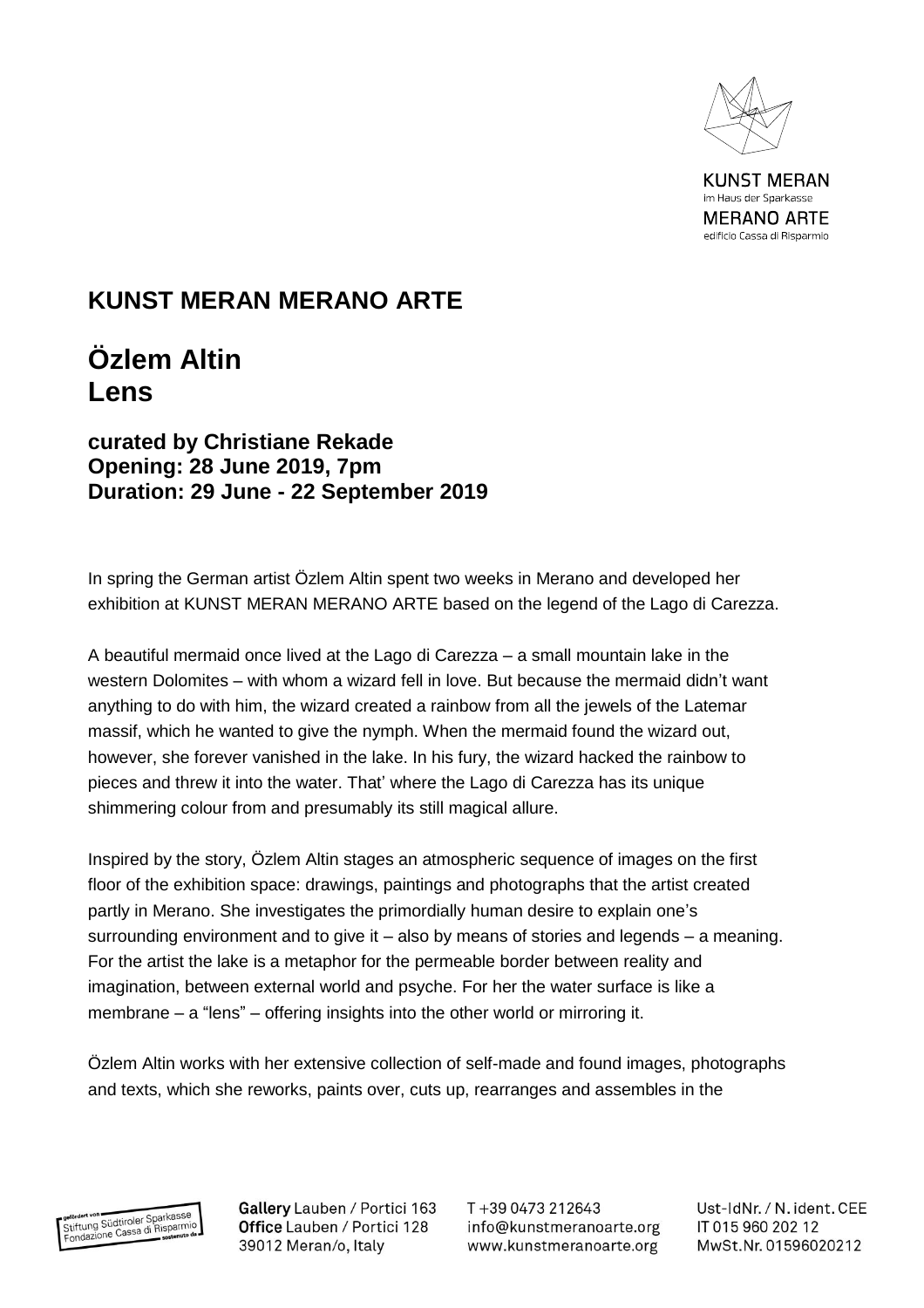

**KUNST MERAN** im Haus der Sparkasse **MERANO ARTE** edificio Cassa di Risparmio

exhibition space following an intuitive narrative. In her works the body, its gestures and postures, is a central subject. For the artist "the body is a vehicle for the transmission of knowledge, experience, a vehicle for communication and exchange" (Reinhard Braun, camera austria, 2017). Hence, in Merano she shows the lake as a biotope in which living beings form, develop, newly emerge and transform, in which mermaids and other hybrid creatures can be found – similar to the human psyche that is constantly creating new forms and images.

Özlem Altin makes body fragments, water animals and mermaids appear in her paintings in ever new arrangements, in connection with rhythmic wave-like brush strokes, and from the smooth and clear surface of the lake she lets the public dive into its unfathomable depths.



Gallery Lauben / Portici 163 Office Lauben / Portici 128 39012 Meran/o, Italy

T+39 0473 212643 info@kunstmeranoarte.org www.kunstmeranoarte.org Ust-IdNr. / N. ident. CEE IT 015 960 202 12 MwSt.Nr. 01596020212